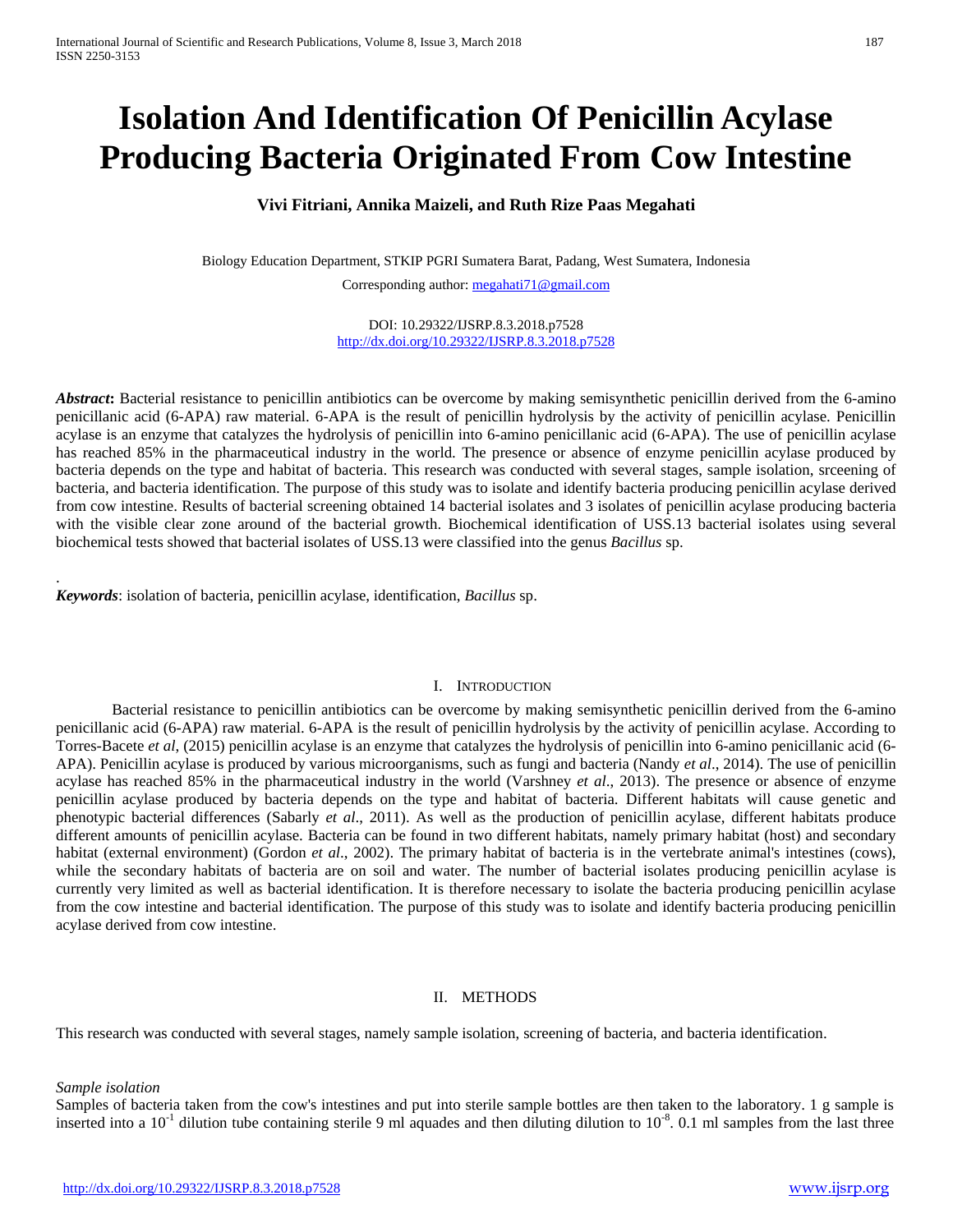International Journal of Scientific and Research Publications, Volume 8, Issue 3, March 2018 188 ISSN 2250-3153

dilutions to be planted spread plate on Nutrient Agar (NA) medium and incubated at 37°C for 24 hours. The growing colony was purified to a new NA medium with quadrant streak technique and incubated 24 hours at 37°C.

#### *Screening of bacteria*

1 ml of a bacterial culture of the sample and *Serratia marcessens* were planted into NA medium and incubated at 37°C and for 24 hours. Observations were made by looking at the presence or absence of clear zones around the growth of bacterial samples. If a clear zone is formed then the bacterial sample is tested positive to produce penicillin acylase (Meevootisoom *et al*., 1983). One bacterium with the largest clear zone was further identified by bacterial staining and biochemically.

#### *Identification of bacteria*

Bacterial identification was performed by bacterial staining and biochemical tests, such as Methyl Red and Voges Proskauer, SIM (Sulfide Indol Motility), Urea, Citrate, Sugar (glucose, lactose, sucrose, and maltose), Fermentation, Oxidation, and Nitrate test (Cowan, 1974).

## III. RESULTS AND DISCUSSION

Results of bacterial screening obtained 14 bacterial isolates and 3 isolates of penicillin acylase producing bacteria with visible clear zones around bacterial growth samples (Table 1). The USS.13 bacterial isolates had the largest cleft zone of 6.33 mm and the bacterial isolate USS.12 had the smallest cleft zone of 3.55. The clear zone around the bacterial growth is formed because *Serratia marcescens* is sensitive to penicillin acylase produced by bacterial isolates.

| N <sub>0</sub> | Isolate code  | Clear zone |
|----------------|---------------|------------|
|                |               | (mm)       |
| 1              | USS.1         | 4.79       |
| 2              | USS.2         |            |
| 3              | USS.3         |            |
| $\overline{4}$ | USS.4         |            |
| 5              | $USS.5$       |            |
| 6              | USS.6         |            |
| 7              | USS.7         |            |
| 8              | USS.8         |            |
| 9              | USS.9         |            |
| 10             | <b>USS.10</b> |            |
| 11             | <b>USS.11</b> |            |
| 12             | <b>USS.12</b> | 3.55       |
| 13             | <b>USS.13</b> | 6.33       |
| 14             | <b>USS.14</b> |            |

| Table 1. Clear zone of bacteria isolates producing penicillin acylase |  |  |
|-----------------------------------------------------------------------|--|--|
|                                                                       |  |  |
|                                                                       |  |  |
|                                                                       |  |  |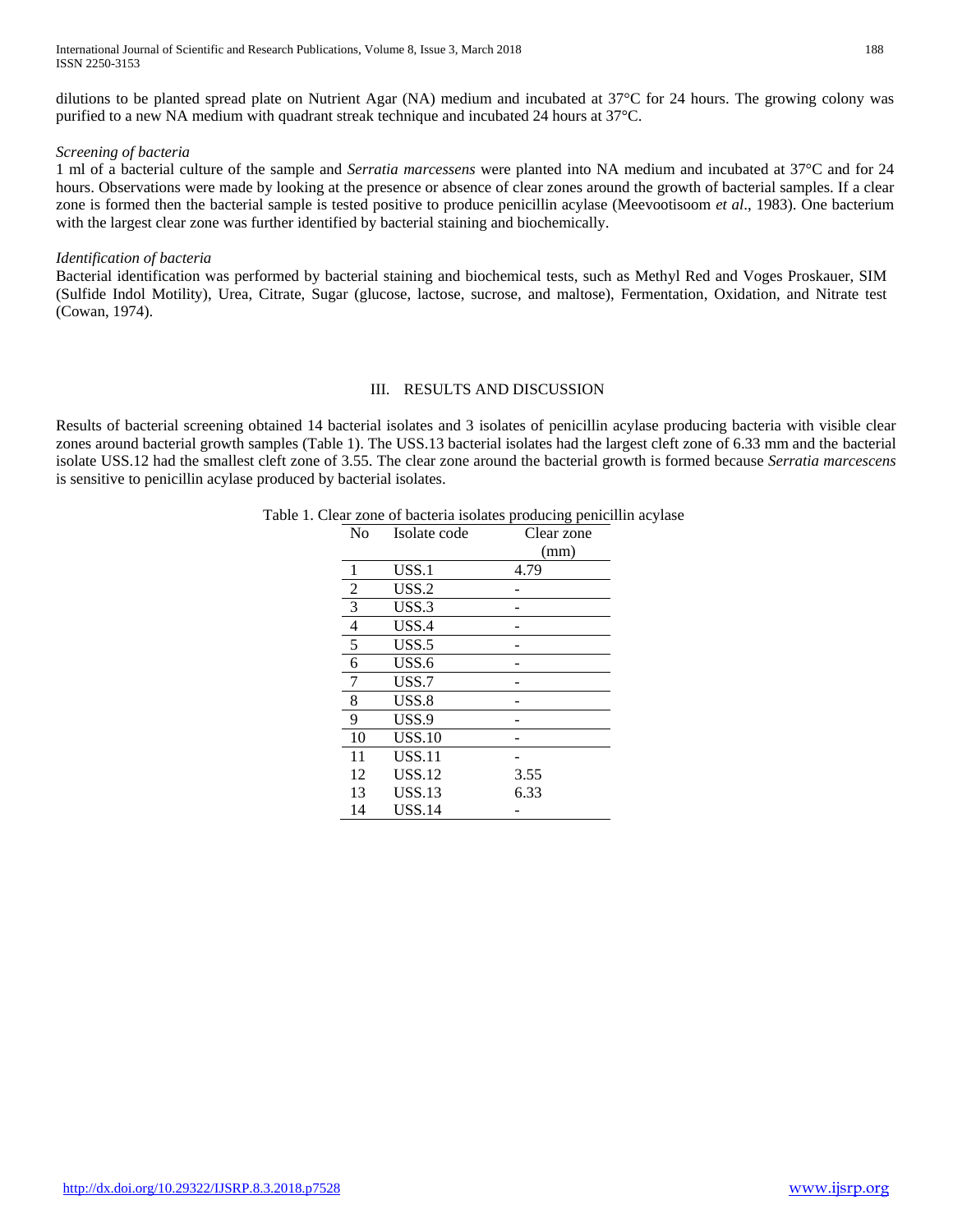Isolation of penicillin acylase producing bacteria has been done, namely *Acinetobacter* sp. AP24 originating from Lake Loktak, India (Philem *et al*., 2015) and *Streptomyces lavendulae* (Torres-Bacete *et al*., 2015). The difference of the clear zone produced by the three bacterial isolates is closely related to the type and habitat of the bacteria. Environmental and genetic variations have an effect on bacterial physiology. Different bacterial habitats will cause differences in genetic variation (genetic drift) and phenotype (Sabarly *et al*., 2011). The phenotype of an organism is influenced by genetic drift and the environment. Genetic drift found in the secondary environment is more variable than that of the primary environment (Gordon *et al*., 2002). The staining results on bacterial isolate USS.13 showed the sample bacteria belonging to Gram-positive bacteria (Figure).



Figure. Result of staining of bacterial isolate USS.13

Gram-positive bacteria characterized by purple cells, stem cell shape, and have endospores. According to Hadioetomo (1993), Grampositive bacteria can withstand the primary dyes of violet crystals violet so that the cells appear purple, whereas Gram-negative bacteria cannot withstand the primary dyes of violet crystals and therefore, stained by safranin so that the cells appear red. Gram staining or differential staining is very important in its use in bacteriology. It can divide the true bacteria into two physiological groups, thereby greatly facilitating the identification of its kind (Volk & Wheeler 1993).

Biochemical identification of bacteria isolates USS.13 using several biochemical tests showed that bacterial isolate of USS.13 was classified into *Bacillus* sp. genus (Table 2).

| No. | Biochemical assay | Result |
|-----|-------------------|--------|
| 1   | <b>SIM</b>        | $^{+}$ |
| 2   | Urea              |        |
| 3   | Citrate           | $^{+}$ |
| 4   | Lactose           |        |
| 5   | Glucose           | $^+$   |
| 6   | Sucrose           | $^{+}$ |
| 7   | Maltose           |        |
| 8   | <b>MR</b>         |        |
| 9   | <b>VP</b>         | $^+$   |
| 10  | Oxidase           | $^+$   |
| 11  | Fermentasion      | $^+$   |
| 12  | <b>Nitrate</b>    |        |

#### Table 2. Biochemical test results of bacterial isolate USS.13

*Bacillus* sp. capable secretion of proteins directly into the medium so widely used in industry (Lakowizt *et al*., 2017). The results of Torres-Becete *et al*. (2015) showed that the penicillin acylase produced by *Streptomyces lavendulae* ATCC 13664 was able to be secreted into the medium. In *E.coli* penicillin acylase is not secreted to the medium but to the periplasmic space so it is necessary to solve bacterial cells to obtain penicillin acylase. *Bacillus* is motile (occasional nonmotil reaction), producing spores that are usually resistant to heat, aerobes (some facultative anaerobes), positive catalase, varying oxidation, and are Gram positive. The acid is produced from the hydrolysis of sucrose, lactose and mannose, but the gas is produced through positive tests on glucose, citrate, catalase and Voges-Proskauer.

#### IV. CONCLUSION

Three isolates of the bacteria producing penicillin acylase from the cow intestine belonging to the genus *Bacillus* sp.